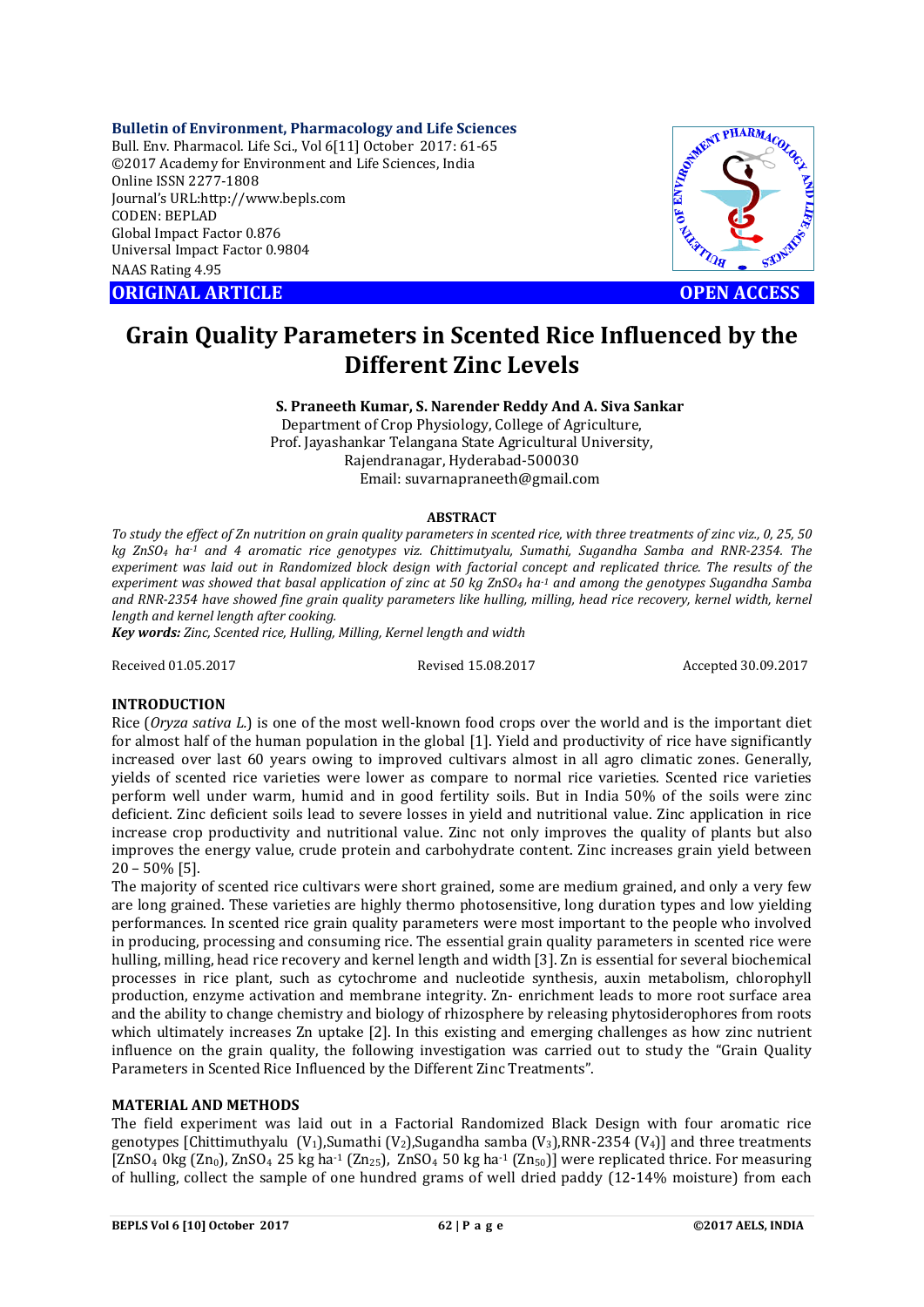#### **Kumar** *et al*

entry were dehulled in standard Satake dehuller and the weight of brown rice was recorded. Hulling percentage was computed by using the formula and expressed in per cent. The brown rice obtained after dehulling was subjected to milling for 90 sec i.e., 5 per cent milling in "Satake" polisher and the weight of polished rice was recorded. The polished kernels were passed repeatedly through a rice grader having 5 mm grooves to separate the brokens from the head rice kernels. Full rice and a length of three-fourth kernels were taken as whole polished rice for computation. For measuring the kernel length and breadth**,**  randomly select ten polished kernels and recorded in mm using Dial micrometer. Kernel length after cooking was measured with use of graph sheet.

| Hulling $(\%)$         | Weight of dehusked grain or brown rice (g)<br>$\times$ 100 |  |  |  |
|------------------------|------------------------------------------------------------|--|--|--|
|                        | Weight of paddy (g)                                        |  |  |  |
|                        | Weight of milled rice (g)<br>$\times$ 100                  |  |  |  |
| Milling $(\%)$         | Weight of paddy (g)                                        |  |  |  |
| Head rice recovery (%) | Weight of whole polished rice (g)<br>-× 100                |  |  |  |
|                        | Weight of paddy (g)                                        |  |  |  |

## **RESULTS AND DISCUSSION**

The hulling percentage was significantly influenced by zinc levels. With the increase in the zinc levels there was an increase in the hulling percentage (table 1). Highest hulling percentage of 73.07% with 50 kg ZnSO<sub>4</sub> ha<sup>-1</sup> followed by 71.32% with 25 kg ZnSO<sub>4</sub> ha<sup>-1</sup> were recorded where as lowest test weight of 66.62% was recorded with control treatment. Among the aromatic rice genotypes studied there was significant difference for Hulling percentage. Among the four genotypes, RNR-2354 (V4) has recorded maximum hulling percentage (73.10%) followed by Sugandha Samba (V3) (72.15%), while the lowest hulling percentage (67.99%) was recorded in Sumathi (V2). Interaction effect between aromatic rice genotypes and zinc levels was highly significant for hulling percentage. In genotype Sugandha Samba (V3) at 50 kg ZnSO<sub>4</sub> ha<sup>-1</sup> treatment highest hulling percentage of 75.69 was observed where as in genotype Sumathi (V2) lowest hulling percentage of 61.74% was recorded with control. The zinc application increased the transfer enzymes activity which in turn will increase the accumulation of carbohydrates, proteins and lipids in the grains, subsequently minimizes the hull weight and thickness**.** Yadav *et al.* [6] observed that increased hulling percentage at high level of  $ZnSO<sub>4</sub>$  as compared to control. Similar results were also reported by reported by Metwally [4].

The milling percentage significantly increases with different zinc levels. Highest milling percentage of 66.39% with 50 kg ZnSO<sub>4</sub> ha<sup>-1</sup> followed by 65.45% with 25 kg ZnSO<sub>4</sub> ha<sup>-1</sup> were recorded where as lowest milling percentage of 63.24% was recorded with control treatment. Among the aromatic rice genotypes studied there was significant difference for milling percentage. Genotype Sugandha Samba (V3) has recorded maximum milling percentage (69.98%) followed by Sumathi (V2) (66.35%), while the lowest milling percentage (61.13%) was recorded in Chittimuthyalu (V1). Interaction effect between aromatic rice genotypes and zinc levels was highly significant for milling percentage. In genotype Sugandha Samba (V3) at 50 kg ZnSO<sub>4</sub> ha<sup>-1</sup> treatment highest milling percentage of 73.10% was observed where as in genotype Chittimuthyalu (V1) lowest milling percentage of 60.95% was recorded with control. Milling percentage was increased with the Zn application were also reported by Metwally [4] and Yadav *et al.*  [7]*.*

The head rice recovery percentage was significantly influenced by zinc levels. With the increase in the zinc levels there was an increase in the head rice recovery percentage (table 1). Highest head rice recovery percentage of 65.01% with 50 kg ZnSO<sub>4</sub> ha<sup>-1</sup> followed by 62.89% with 25 kg ZnSO<sub>4</sub> ha<sup>-1</sup> were recorded where as lowest head rice recovery of 57.69% was recorded with control treatment. Among the aromatic rice genotypes studied there was significant difference for head rice recovery percentage. Genotype Sugandha Samba (V3) has recorded maximum head rice recovery percentage (66.32%) followed by Sumathi (V2) (64.18%), while the lowest head rice recovery percentage (56.89%) was recorded in Chittimuthyalu (V1). Yadav *et al*, [6] was attributed to improvement in protein content and quality parameters due to application of Zn in the form of zinc enriched urea. Metwally [4] and Yadav *et al*. [6] have also reported similar results. The kernel length was significantly influenced by zinc levels. With the increase in the zinc levels there was an increase in the kernel length (table 2). Highest kernel length of 5.38 with 50 kg ZnSO<sub>4</sub> ha<sup>-1</sup> followed by 5.33 with 25 kg ZnSO<sub>4</sub> ha<sup>-1</sup> were recorded where as lowest kernel length of 5.17 was recorded with control treatment. Among the aromatic rice genotypes studied there was significant difference for kernel length. Genotype Sumathi (V2) has recorded maximum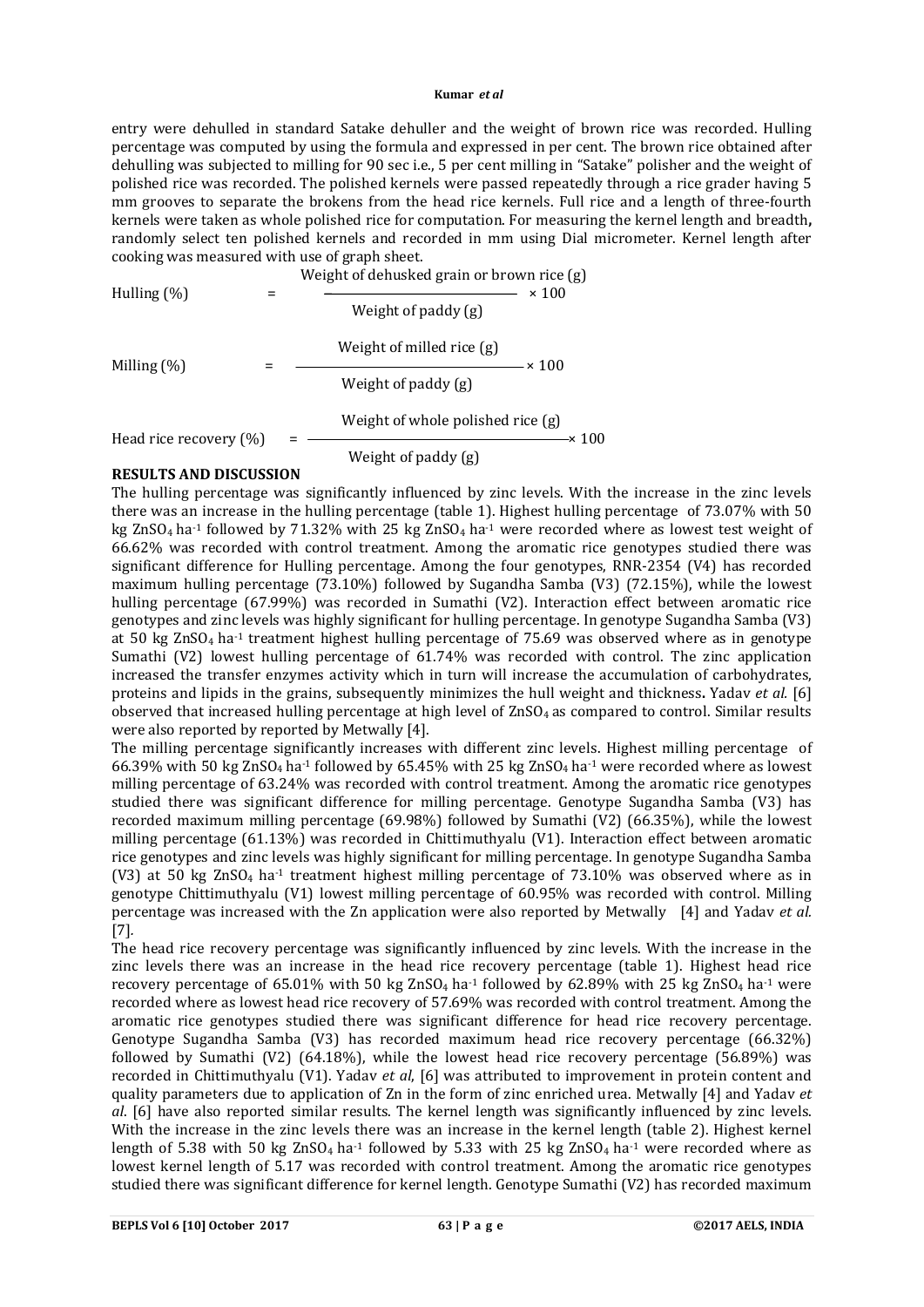kernel length (6.48) followed by RNR-2354 (V4) (5.49), while the lowest kernel length (4.03) was recorded in Chittimuthyalu (V1).

The kernel width was significantly influenced by zinc levels. With the increase in the zinc levels there was an increase in the kernel width (table 2). Highest kernel width of 1.76 with 50 kg ZnSO<sub>4</sub> ha<sup>-1</sup> followed by 1.68 with 25 kg ZnSO4 ha-1 were recorded where as lowest kernel width of 1.67 was recorded with control treatment. Among the aromatic rice genotypes studied there was significant difference for kernel width. Genotype Chittimuthyalu (V1) has recorded maximum kernel width (1.89) followed by Sugandha Samba (V3) (1.72), while the lowest kernel width (1.54) was recorded in Sumathi (V2). Interaction effect between rice genotypes and zinc levels was significant for kernel width. In genotype Chittimuthyalu (V1) at 50 kg ZnSO<sub>4</sub> ha<sup>-1</sup> treatment highest kernel width of 1.96 was observed where as in genotype Sumathi (V2) lowest kernel width percentage of 1.50 was recorded with control.

The kernel length after cooking was significantly influenced by zinc levels. With the increase in the zinc levels there was an increase in the kernel length after cooking (table 2). Highest kernel length after cooking of 9.30 with 50 kg ZnSO<sub>4</sub> ha<sup>-1</sup> followed by 9.02 with 25 kg ZnSO<sub>4</sub> ha<sup>-1</sup> were recorded where as lowest kernel length after cooking of 8.74 was recorded with control treatment. Among the aromatic rice genotypes studied there was significant difference for kernel length after cooking. Genotype Sumathi (V2) has recorded maximum kernel length after cooking (11.73) while the lowest kernel length after cooking (7.11) was recorded in Chittimuthyalu (V1).

| Treatments               |         | Hulling (%) | Milling (%) | Head rice recovery (%) |  |
|--------------------------|---------|-------------|-------------|------------------------|--|
| $V_1 Z n_0$              |         | 65.73       | 60.95       | 53.36                  |  |
| $V_1 Z n_{25}$           |         | 68.6        | 61.21       | 57.53                  |  |
| $V_1 Zn_{50}$            |         |             | 61.22       | 59.8                   |  |
| $V_2 Zn_0$               |         | 61.74       | 64.36       | 58.67                  |  |
| $V_2Zn_{25}$             |         | 69.47       | 66.89       | 65.54                  |  |
| $V_2 Z n_{50}$           |         | 72.77       | 67.8        | 68.31                  |  |
| $V_3 Zn_0$               |         | 67.06       | 65.45       | 59.7                   |  |
| $V_3Zn_{25}$             |         | 73.68       | 71.38       | 68.19                  |  |
| $V_3Zn_{50}$             |         | 75.69       | 73.1        | 71.09                  |  |
| $V_4 Zn_0$               |         | 71.94       | 62.19       | 59.04                  |  |
| $V_4Zn_{25}$             |         |             | 62.33       | 60.3                   |  |
| $V_4Zn_{50}$             |         | 73.84       | 63.45       | 60.86                  |  |
| Mean of varieties        |         |             |             |                        |  |
| $V_1$                    |         | 68.1        | 61.13       | 56.89                  |  |
| V <sub>2</sub>           |         | 67.99       | 66.35       | 64.18                  |  |
| $V_3$                    |         | 72.15       | 69.98       | 66.32                  |  |
| $V_4$                    |         | 73.1        | 62.66       | 60.06                  |  |
| Mean of zinc levels      |         |             |             |                        |  |
| $Zn_0$                   |         | 66.62       | 63.24       | 57.69                  |  |
| $Zn_{25}$                |         | 71.32       | 65.45       | 62.89                  |  |
| $Zn_{50}$                |         | 73.07       | 66.39       | 65.01                  |  |
| Variety (V)              | SEM+    | 0.48        | 0.49        | 0.6                    |  |
|                          | CD(.05) | 1.41        | 1.44        | 1.77                   |  |
| $\text{Zinc}(\text{Zn})$ | SEM+    | 0.42        | 0.43        | 0.52                   |  |
|                          | CD(.05) | 1.22        | 1.25        | 1.53                   |  |
| Interaction (Zn x V)     | SEM+    | 0.83        | 0.85        | 1.05                   |  |
|                          | CD(.05) | 2.44        | 2.5         | 3.07                   |  |

**Table 1: Scented rice grain quality parameters (Hulling, Milling and head rice recovery) influenced by zinc supply**